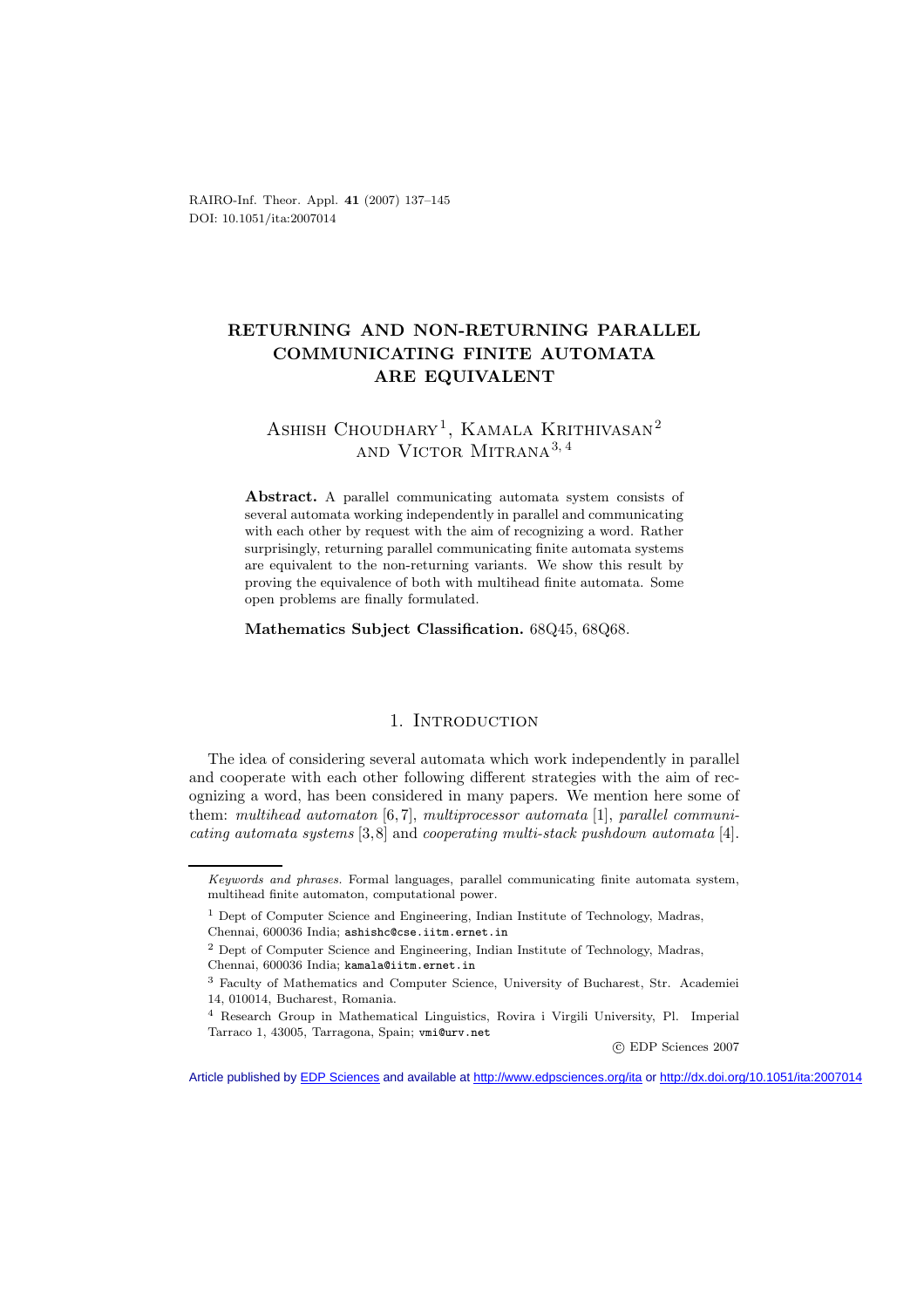Grammar systems introduced as grammatical approaches to some models in the problem solving theory are based on the same idea, see [2, 5] and their references.

We continue in this note the investigation of parallel communicating finite automata systems introduced in [8] by studying the relationships between returning and non-returning variants. In [8], it is already proved that the families of languages accepted by multihead finite automata and parallel communicating automata systems (*pcfa* for short) are equal. Furthermore, the equality is preserved with respect to the number of heads and components, respectively. Here we show a rather unexpected result: for every multihead finite automaton, we can construct an equivalent returning parallel communicating finite automata system (*rpcfa* for short) which accepts the same language as that one accepted by the given multihead finite automaton. Again, the relation is invariant with respect to the number of heads and components, respectively. By the above result, we conclude that *pcfa* and *rpcfa* are equivalent to each other.

The paper is organized as follows. The next section starts with the definitions of parallel communicating finite automata systems and their cooperation protocols. Then we recall some already existing results from [8] regarding parallel communicating automata systems and their relationships with multihead finite automata. Then we give our main result which proves the equivalence of *rpcfa* and multihead finite automata. Finally we discuss some open problems.

#### 2. Parallel communicating finite automata systems

We assume the reader to be familiar with the fundamental concepts of formal language theory and automata theory, particularly the notions of grammars and finite automata [9].

An alphabet is always a finite set of letters. The set of all words over an alphabet V is denoted by V<sup>\*</sup>. The empty word is written as  $\varepsilon$ ; moreover,  $V^+ = V^* - {\varepsilon}$ . For a finite set A we denote by  $card(A)$  the cardinality of A.

A parallel communicating finite automata system (PCFA) of degree  $n$  is a construct

$$
\mathcal{A} = (V, A_1, A_2, \dots, A_n, K)
$$

where:

- $V$  is the input alphabet.
- Each  $A_i = (Q_i, V, f_i, q_i, F_i), 1 \leq i \leq n$ , is a finite automaton with the set of states  $Q_i, q_i \in Q_i$  (the initial state of the automaton  $A_i$ ),  $F_i \subseteq Q_i$  (the set of final states of the automaton  $A_i$ ) and  $f_i$  is the transition mapping of the automaton A*<sup>i</sup>* defined as follows:

$$
f_i: Q_i \times (V \cup \{\varepsilon\}) \to 2^{Q_i}.
$$

Note that Q*<sup>i</sup>* are not necessarily disjoint sets.

•  $K = \{K_1, K_2, \ldots, K_n\} \subseteq \bigcup_{i=1}^n Q_i$  is the set of query states.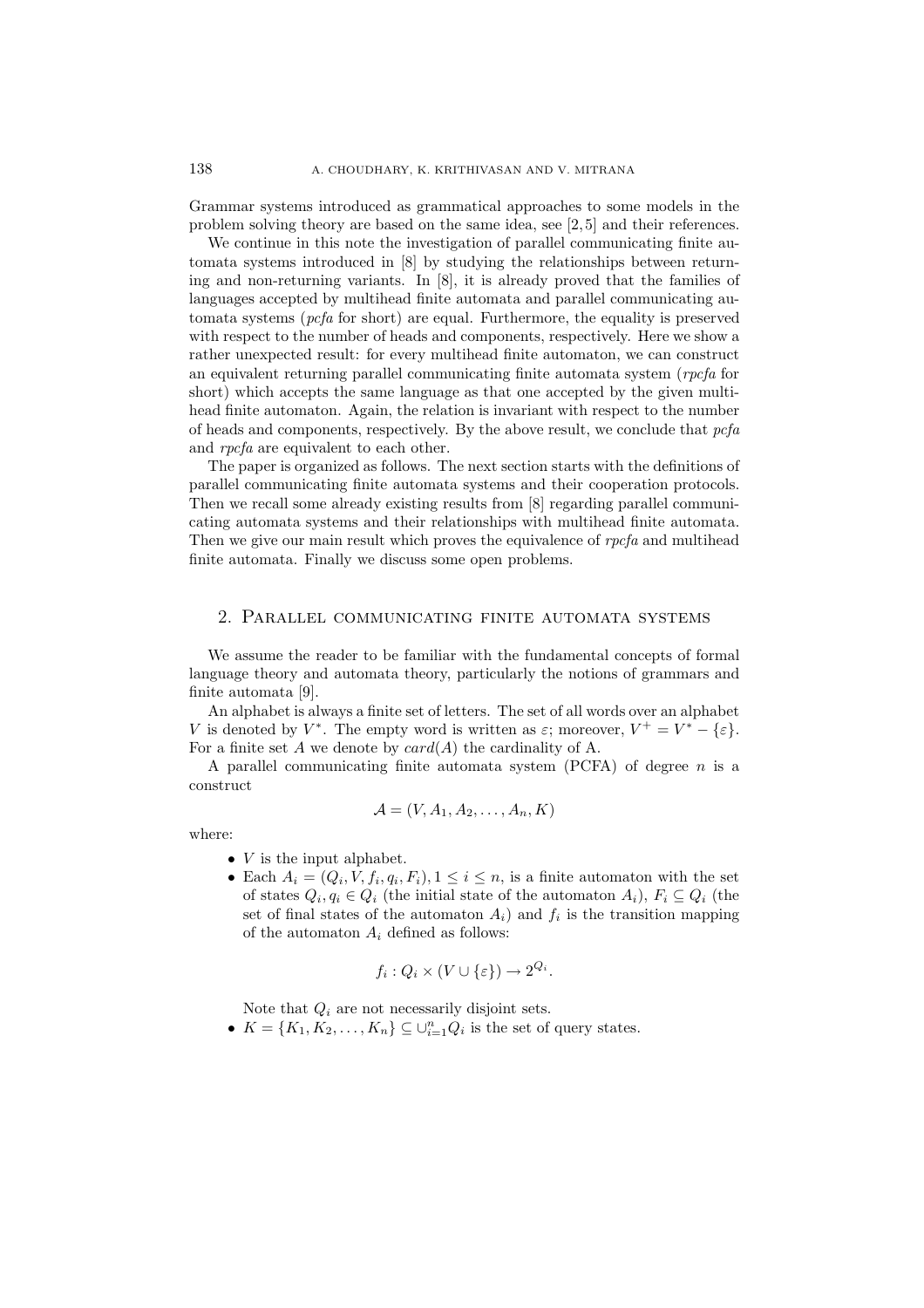The automata  $A_1, A_2, \ldots, A_n$  are called the *components* of the system A. If there exists just one  $1 \leq i \leq n$  such that  $K \subseteq Q_i$ , then the system is said to be *centralized*, the master of this system being the component i. For the sake of simplicity, whenever a system is centralized, the first component is its master. If the following conditions

(i) card $(f_i(s, a)) \leq 1$  for all  $s \in Q_i$  and  $a \in V \cup \{\varepsilon\};$ 

(*ii*) if 
$$
card(f_i(s, \varepsilon)) \neq 0
$$
 for some  $s \in Q_i$ , then  $card(f_i(s, a)) = 0$  for all  $a \in V$ ,

are fulfilled for all  $1 \leq i \leq n$ , then the automata system is *deterministic*.

By a configuration of a parallel communicating automata system as above, we mean a 2n−tuple

$$
(s_1,x_1,s_2,x_2,\ldots,s_n,x_n)
$$

where

 $- s_i$  is the current state of the component *i*;

 $- x_i$  is the remaining part of the input word which has not been read yet by the component  $i, 1 \leq i \leq n$ .

We define two binary relations on the set of all configurations of  $A$  in the following way:

$$
(1) \qquad (s_1, x_1, s_2, x_2, \dots, s_n, x_n) \vdash (p_1, y_1, p_2, y_2, \dots, p_n, y_n)
$$

iff one of the two conditions holds:

- $K \cap \{s_1, s_2, \ldots, s_n\} = ∅$  and  $x_i = a_i y_i, a_i \in V \cup \{\varepsilon\}, p_i \in f_i(s_i, a_i),$  $1 \leq i \leq n$ ,
- for all  $1 \leq i \leq n$  such that  $s_i = K_{j_i}$  and  $s_{j_i} \notin K$  put  $p_i = s_{j_i}, p_r = s_r$ , for all the other  $1 \leq r \leq n$ , and  $y_t = x_t, 1 \leq t \leq n$ .

(II) 
$$
(s_1, x_1, s_2, x_2, \ldots, s_n, x_n) \vdash_r (p_1, y_1, p_2, y_2, \ldots, p_n, y_n)
$$

iff one of the following two conditions holds:

- $K \cap \{s_1, s_2, \ldots, s_n\} = ∅$  and  $x_i = a_i y_i, a_i \in V \cup \{\varepsilon\}, p_i \in f_i(s_i, a_i),$  $1 \leq i \leq n$ ,
- for all  $1 \leq i \leq n$  such that  $s_i = K_{j_i}$  and  $s_{j_i} \notin K$  put  $p_i = s_{j_i}, p_{j_i} = q_{j_i}$ , as well as  $p_r = s_r$ , for all the other  $1 \leq r \leq n$ , and  $y_t = x_t, 1 \leq t \leq n$ .

The difference between the two relations defined above may be easily noticed when the current states of some components are query states: these components get into communication with those components identified by the query states, which are forced to send their current states, if they are not query states, these states becoming the new states of the receiver components. The next states of the sender components remain the same in the case of relation  $\vdash$  whereas they become the initial states when the relation  $r_r$  has been applied. A parallel communicating automata system whose moves are all based on the relation  $\vdash_r$  is said to be *returning*.

Informally, the languages accepted by a PCFA  $A$  (in the non-returning and in the returning way), consist of all strings  $x \in V^*$  such that the system starts in an initial configuration  $(q_1, x, q_2, x, \ldots, q_n, x)$  and reaches a final configuration,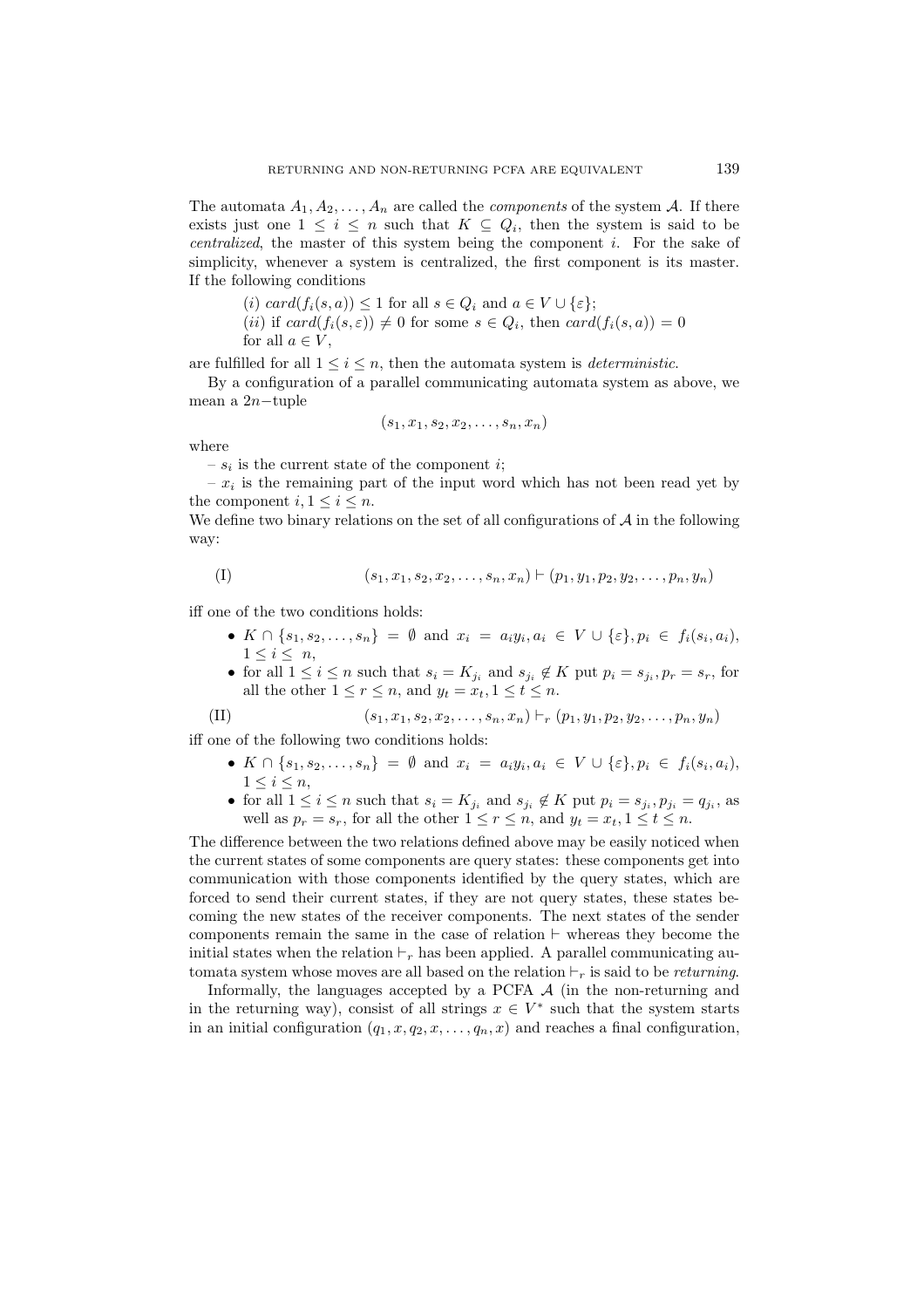that is a configuration of the form  $(s_1, \varepsilon, s_2, \varepsilon, \ldots, s_n, \varepsilon)$ , where  $s_i \in F_i$ . Formally

$$
Rec(\mathcal{A}) = \{x \in V^* | (q_1, x, q_2, x, \dots, q_n, x) \vdash^* (s_1, \varepsilon, s_2, \varepsilon, \dots, s_n, \varepsilon),
$$
  
\n
$$
s_i \in F_i, 1 \leq i \leq n \},
$$
  
\n
$$
Rec_r(\mathcal{A}) = \{x \in V^* | (q_1, x, q_2, x, \dots, q_n, x) \vdash^*_{r} (s_1, \varepsilon, s_2, \varepsilon, \dots, s_n, \varepsilon),
$$
  
\n
$$
s_i \in F_i, 1 \leq i \leq n \}.
$$

We shall denote by:

–  $r\epsilon_1$  reperting returning centralized parallel communicating finite automata systems of degree n;

 $- rpcfa(n)$  - the class of returning parallel communicating finite automata systems of degree n;

–  $cpcfa(n)$  – the class of centralized parallel communicating finite automata systems of degree n;

–  $\nu$  pcf a(n) – the class of parallel communicating finite automata systems of degree n.

We add the prefix d in order to denote deterministic variants. If  $x(n)$  denotes a class of automata systems, then  $X(n)$  is the class of all languages accepted by automata systems in the class x. For example,  $RCPCFA(n)$  is the class of all languages accepted by  $repcfa(n)$  automata systems.

#### 3. Previous results

In this section we recall some of the already existing results related to the comparison of the computational power of parallel communicating finite automata and multihead automata from [8]. For technical reasons, we shall use here the following definition of multihead finite automaton. A (non-deterministic) k−head finite automaton is a quintuple

$$
A = (k, Q, V, f, q_0, F),
$$

where  $Q, V, q_0, F$  have the same meaning as for a usual finite automaton, and f is a mapping from  $Q \times (V \cup \{\varepsilon\})^k$  into the subsets of Q. The above definition is essentially similar to that found in [6] and [7]. Thus,  $q \in f(s, a_1, a_2, \ldots, a_k)$ indicates that the automaton in state s each head i reading  $a_i$  may enter state q. The input heads are idealized in the sense that they pass over one another freely and they are prevented from going off the right end of the input. Moreover, if a head reads  $\varepsilon$ , it does not move to right and if it reads a symbol in V, it moves to the right one square. Acceptance is defined as follows: a string is accepted if the automaton starts in the initial state with the string on the input tape, all heads being positioned on the leftmost symbol of the input, and enters, after finitely many moves, in a final state, the input being completely read by all heads. In all other cases the input string is rejected. For a multihead finite automaton A as above denote by  $Rec(A)$  the set of all strings accepted by A.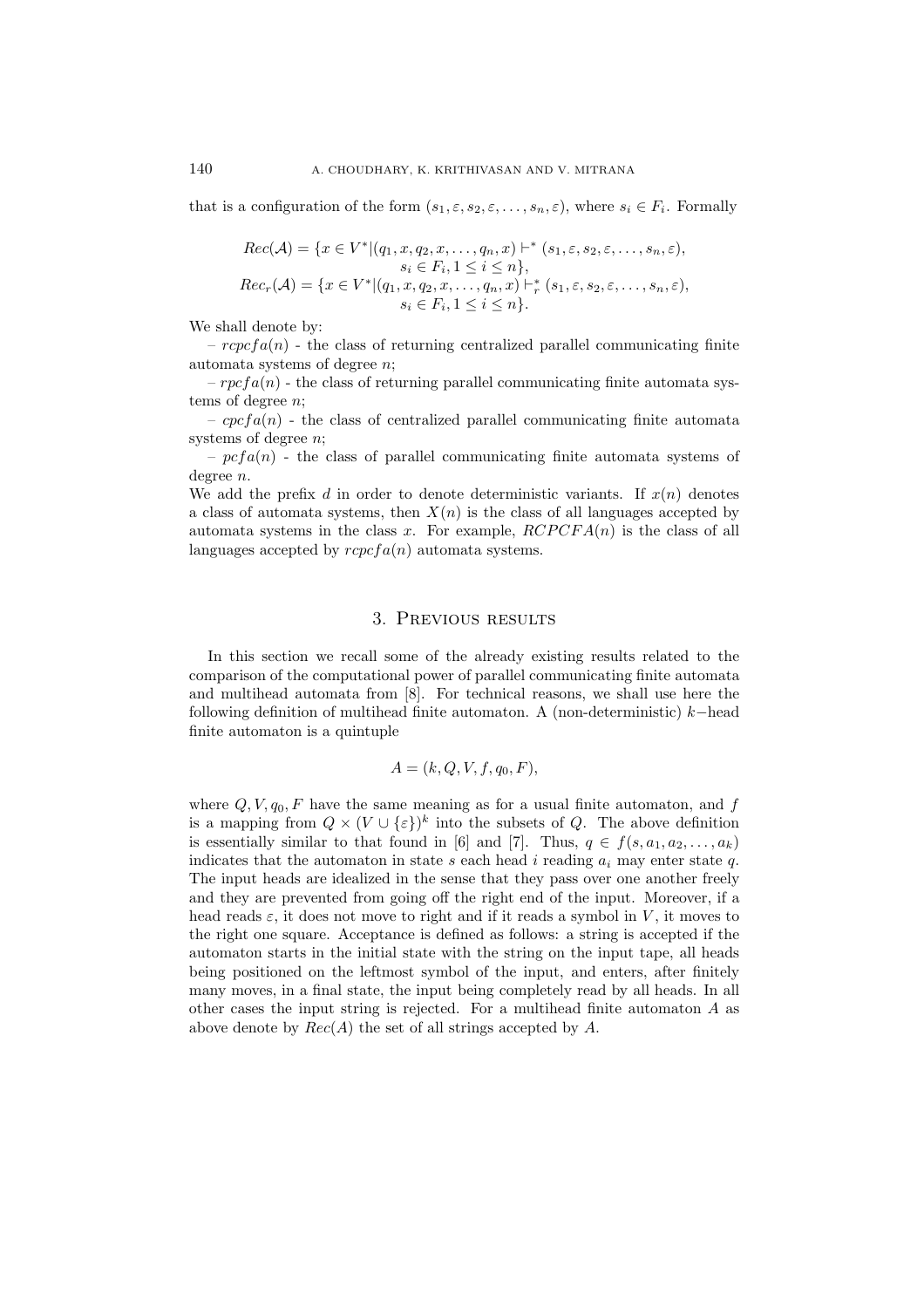We denote the class of (deterministic) *n*-head finite automata by  $fa(n)$  ( $df(a(n))$ ) and the corresponding family of languages by  $FA(n)$  (DFA(n)). The following two theorems are taken from [8].

**Theorem 1.** *Let*  $n \geq 1$ *.* 

*1.*  $X(n) \subseteq FA(n)$  *for all*  $X \in \{RCPCFA, RPCFA, CPCFA, PCFA\}$ .

*2.*  $X(n) \subseteq DFA(n)$  *for all*  $X \in \{DRCPCFA, DRPCFA, DCPCFA, DPCFA\}.$ 

**Theorem 2.** *Let*  $n \geq 1$ *.* 

1.  $PCFA(n) = FA(n)$ .

2.  $DPCFA(n) = DFA(n)$ .

## 4. Equivalence of returning parallel communicating finite automata systems and multihead finite **AUTOMATA**

In this section we prove the main result of our note. We show that any  $n$ -head automaton can be simulated by an automata system in  $rpcfa(n)$ .

**Theorem 3.**  $FA(n) \subseteq RPCFA(n)$  *for all*  $n \geq 1$ *.* 

*Proof.* Let  $A = (n, Q, V, f, q_0, F)$  be an n-head finite automaton (obviously, we may restrict ourselves to the case  $n \geq 2$ ). Construct the  $rpcfa(n)$   $\mathcal{A} = (V, A_1, A_2, A_3)$ ...,  $A_n$ ,  $K$ ), with  $A_i = (Q_i, V, f_i, q_0^{(i)}, F_i)$  and  $K = \{K_i \mid 1 \le i \le n\}$ . For each i,  $1 \leq i \leq n$ , the parameters of  $A_i$  are defined by

$$
Q_{i} = Q \cup X_{i} \cup Y_{i} \cup Z_{i},
$$
  
\n
$$
X_{i} = \begin{cases} \{K_{n}\}, \text{ if } i = 1, \\ \{K_{n-1}\}, \text{ if } 2 \leq i \leq n-1, \\ \{K_{n-1}\}, \text{ if } i = n, \end{cases}
$$
  
\n
$$
Y_{i} = \begin{cases} Q \times (V \cup \{\varepsilon\}), \text{ if } i = 1, \\ (Q \times (V \cup \{\varepsilon\})^{i-1}) \cup (Q \times (V \cup \{\varepsilon\})^{i}), \text{ if } 2 \leq i \leq n-1, \\ (Q \times (V \cup \{\varepsilon\})^{n-1}) \cup \{p_{0}\}, \text{ if } i = n, \end{cases}
$$
  
\n
$$
Z_{i} = \begin{cases} \emptyset, \text{ if } (1 \leq i \leq 2 = n) \text{ or } (n = 3 \land i = 2), \\ \{s_{2}^{(n)}\}, \text{ if } i = n = 3, \\ \{s_{2}^{(i)}, s_{3}^{(i)}, \ldots, s_{n-i}^{(i)}\}, \text{ if } n \geq 3, 1 \leq i \leq r, \\ \{s_{2}^{(i)}, s_{3}^{(i)}, \ldots, s_{i-1}^{(i)}\}, \text{ if } n > 3, r < i \leq n, \end{cases}
$$

where  $p_0 \notin Q$  and

$$
r = \begin{cases} \frac{n}{2}, \text{ if } n \text{ is even,} \\ \frac{n-1}{2}, \text{ if } n \text{ is odd.} \end{cases}
$$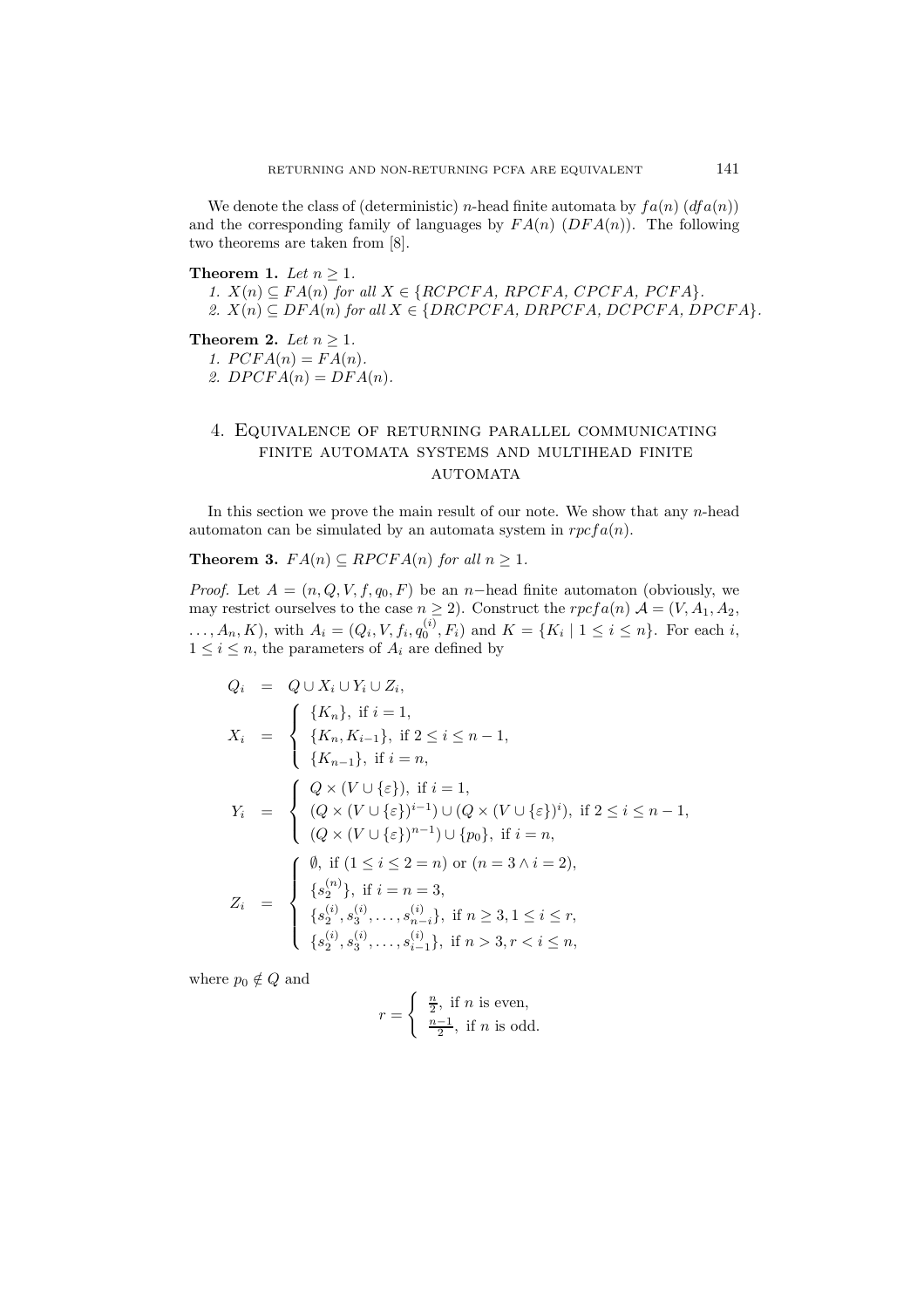Further on,

$$
q_0^{(i)} = \begin{cases} q_0, & \text{if } 1 \le i \le n-1, \\ p_0, & \text{if } i = n, \end{cases} \qquad F_i = \begin{cases} F, & \text{if } 1 \le i \le n-1, \\ \{p_0\}, & \text{if } i = n, \end{cases}
$$

and the transition mappings  $f_i$  are defined as follows:  $\bullet i = 1$ 

$$
f_1(q, a) = \begin{cases} \{(q, a)\}, & \text{if } a \in V \cup \{\varepsilon\}, q \in Q, \\ \{(q, a), s_2^{(1)}\}, & \text{if } a = \varepsilon, q \in Q, n > 2, \\ \{(q, a), K_2\}, & \text{if } a = \varepsilon, q \in Q, n = 2, \\ f_1(s_j^{(1)}, \varepsilon) = \begin{cases} \{s_{j+1}^{(1)}\}, & \text{if } 2 \le j \le n-2, \\ \{K_n\}, & \text{if } j = n-1. \end{cases} \end{cases}
$$

•  $2 \le i \le n-1$ 

$$
f_i((q, a_1, a_2, \dots, a_{i-1}), b) = \{(q, a_1, a_2, \dots, a_{i-1}, b)\}, q \in Q, a_j \in V \cup \{\varepsilon\}, 1 \le j \le i-1, b \in V \cup \{\varepsilon\}.
$$

We distinguish the following four cases:

**Case 1.**  $(i = 2) \wedge (n = 3)$ 

$$
f_2(q,\varepsilon) = \{K_1, K_3\}, q \in Q.
$$

**Case 2.**  $2 \leq i \leq r, n \geq 4$ 

$$
f_i(q, \varepsilon) = \begin{cases} \{s_2^{(i)}\}, \text{ if } i > 2, q \in Q, \\ \{s_2^{(i)}, K_1\}, \text{ if } i = 2, q \in Q, \\ f_i(s_j^{(i)}, \varepsilon) = \begin{cases} \{s_{j+1}^{(i)}\}, \text{ if } j \le n - i - 1, j \ne i - 1, \\ \{s_{j+1}^{(i)}, K_{i-1}\}, \text{ if } j = i - 1, \end{cases} \\ f_i(s_{n-i}^{(i)}, \varepsilon) = \{K_n\}.
$$

**Case 3.**  $(r < i \leq n-1) \wedge (n \geq 4) \wedge (n \text{ is even}) \text{ or } (r+1 < i \leq n-1) \wedge (n \geq 4)$  $4) \wedge (n \text{ is odd}), \text{ where } r \text{ is defined as above}.$ 

$$
f_i(q, \varepsilon) = \begin{cases} \{s_2^{(i)}\}, \text{ if } i < n-1, q \in Q, \\ \{s_2^{(i)}, K_n\}, \text{ if } i = n-1, q \in Q, \end{cases}
$$

$$
f_i(s_j^{(i)}, \varepsilon) = \begin{cases} \{s_{j+1}^{(i)}\}, \text{ if } j \le i-2, j \ne n-i, \\ \{s_{j+1}^{(i)}, K_n\}, \text{ if } j = n-i, \end{cases}
$$

$$
f_i(s_{i-1}^{(i)}, \varepsilon) = \{K_{i-1}\}.
$$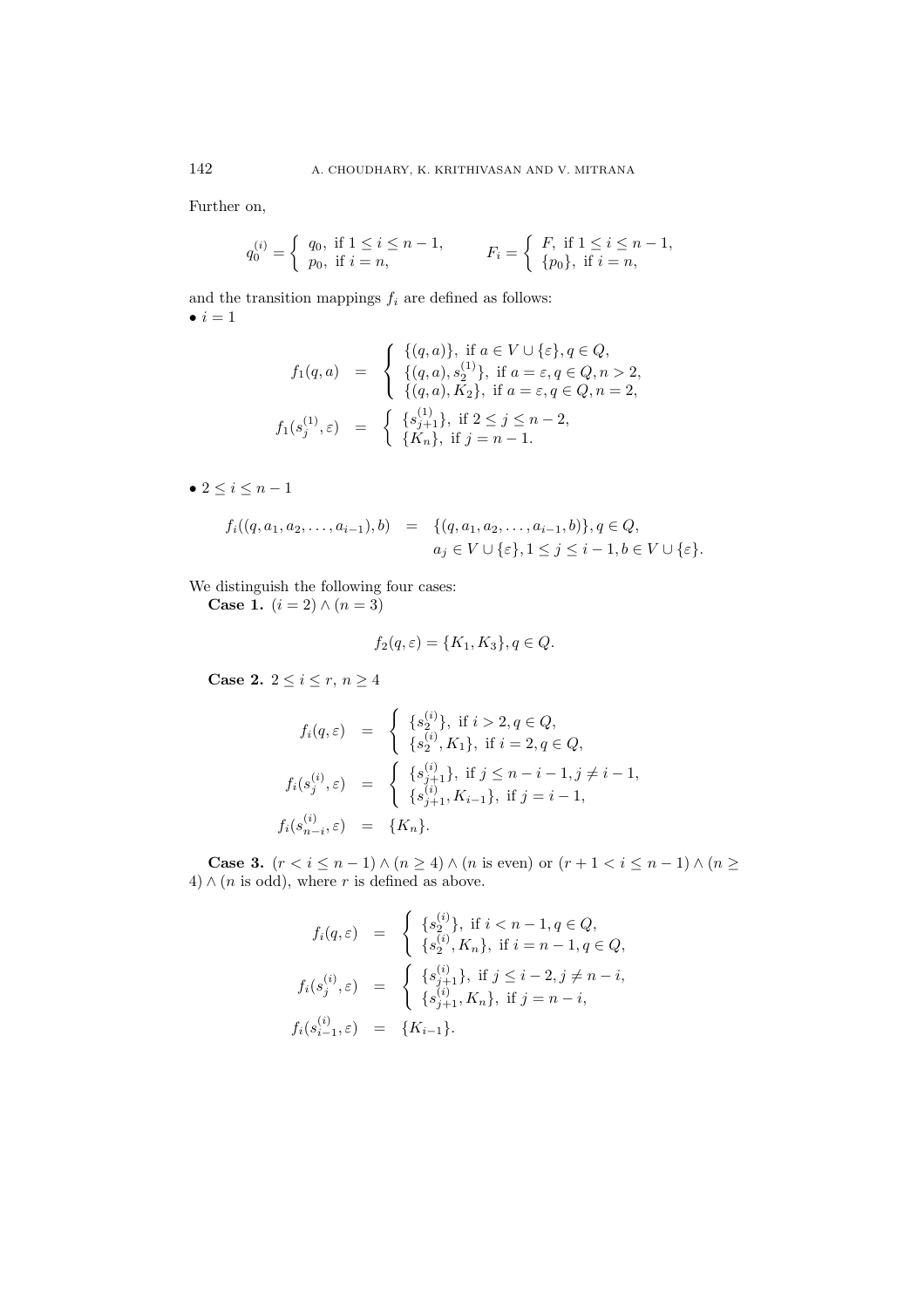**Case 4.**  $(i = r + 1) \wedge ((n \geq 4) \wedge (n \text{ is odd}))$ 

$$
f_{r+1}(q, \varepsilon) = \{s_2^{(r+1)}\}, q \in Q,
$$
  

$$
f_{r+1}(s_j^{(r+1)}, \varepsilon) = \begin{cases} \{s_{j+1}^{(r+1)}\}, \text{ if } j \leq r-1, \\ \{K_r, K_n\}, \text{ if } j = r. \end{cases}
$$

 $\bullet i = n$ 

$$
f_n((q, a_1, a_2, \dots, a_{n-1}), b) = f(q, a_1, a_2, \dots, a_{i-1}, b), q \in Q,
$$
  

$$
a_j \in V \cup \{\varepsilon\}, 1 \le j \le n-1, b \in V \cup \{\varepsilon\},\
$$

$$
f_n(p_0, \varepsilon) = \begin{cases} \{s_2^{(n)}\}, & \text{if } n \ge 3, \\ \{K_1\}, & \text{if } n = 2, \end{cases}
$$

$$
f_n(s_j^{(n)}, \varepsilon) = \begin{cases} \{s_{j+1}^{(n)}\}, & \text{if } 2 \le j \le n-2, \\ \{K_{n-1}\}, & \text{if } j = n-1. \end{cases}
$$

In all the other cases not mentioned above each mapping  $f_i$ ,  $1 \leq i \leq n$ , returns the empty set.

We give some explanations about the working mode of the system. The first component being in a state from Q, either effectively reads an input symbol or  $\varepsilon$ and "stores" this symbol or  $\varepsilon$  in the current state. This state is sent to the second component which has just asked for it. Since this is a  $rpcfa(n)$ , after sending its current state to the second component, the first component goes back to its initial state. We now force the first component to go from its initial state to the waiting state  $s_2^{(1)}$  through an  $\varepsilon$  – move, otherwise the system will get stuck into a deadlock. Indeed, the second component cannot continue its work being in a state from  $Q_1$ other than a state of the form  $(q, a)$  for some state  $q \in Q$  and  $a \in V \cup \{\varepsilon\}$ . On the other hand, if the second component has not issued its query to the first one, the system is blocked since the first component cannot continue its work in a state from  $Q \times (V \cup \{\varepsilon\})$ . It remains one more possibility, namely the first component enters the state  $s_2^{(1)}$  and the second one has not issued any query. This case will be analyzed later. Note that this case cannot hold for  $n = 2$ . The beginning of a computation in the case  $n = 2$  looks as follows:

$$
(q_0, ax, p_0, ax) \vdash_r ((q_0, a), x, K_1, ax) \vdash_r (q_0, x, (q_0, a), ax) \vdash_r (K_2, x, f(q_0, a, a), x) \vdash_r (f(q_0, a, a), x, p_0, x) \vdash_r \dots
$$

The second component, in its turn, does the same, namely stores, the symbol read by its reading head in the current state, besides the symbol stored by the first component, and sends this new state to the third component which has just asked for it. After sending its state to the third component, the second component goes to the initial state as this is a  $rpefa(n)$ . We now force the second component to go from its initial state to the waiting state  $s_2^{(2)}$  through an  $\varepsilon$ -move, otherwise the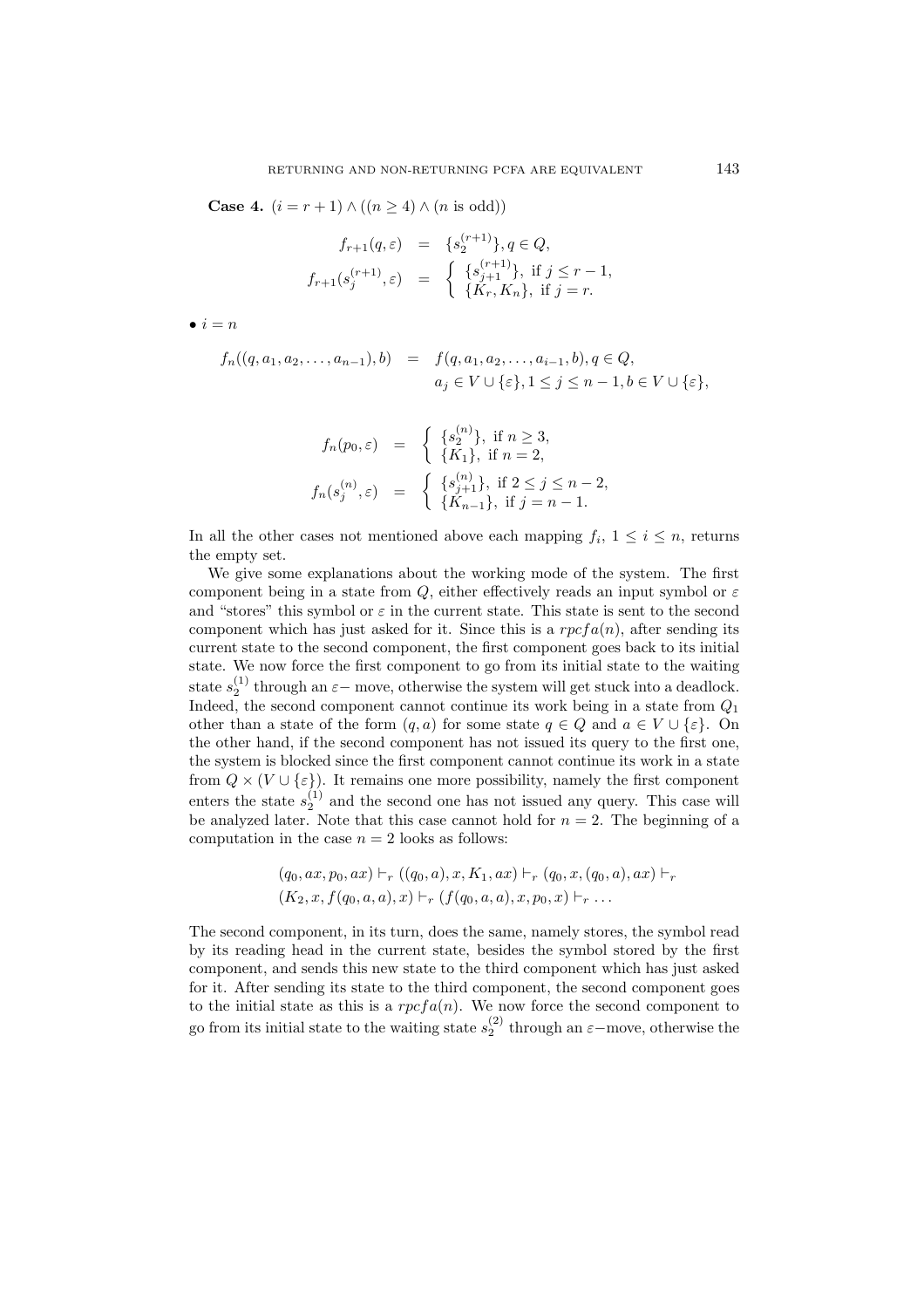system will get stuck again into a deadlock. The remaining case from above can be continued in only one way: the second component enters  $s_3^{(2)}$  while the third one enters  $s_2^{(3)}$ .

The process goes on this way until the last component receives the state which encodes the state of the first component when the process started as well as all symbols read, in turn, by all the other components so far. Now, according to the transition mapping of the n−head finite automaton the last component enters a state from Q which is sent to all the other components at the same time. Since this is a  $rpcfa(n)$ , after sending this state, the last component goes to its initial state. Consequently, this is the way in which the system simulates a move in the  $n$ -head finite automaton. Let us now consider the special case. More precisely, since we are forcing the  $i^{th}$  component to go from its initial state to the waiting state  $s_2^{(i)}$ , it may be possible that in the beginning all the components except the last one may directly go to their corresponding waiting states, but by doing this the system will get blocked as the last component is expecting a state from  $Q \times (V \cup \{\varepsilon\})^{n-1}$ rather than a waiting state. From the construction itself, we can conclude that  $Rec_r(\mathcal{A}) = Rec(A).$ 

Since  $RPCFA(n) \subseteq FA(n)$  (by Th. 1) and by using the first statement of Theorem 2, we can conclude the following theorem.

**Theorem 4.**  $RPCFA(n) = PCFA(n)$ .

### 5. Conclusion

In this note we have shown that the class of languages accepted by  $rpcfa(n)$ is the same as the class of languages accepted by  $n$ –head finite automata. This result is an extension of the results concerning the comparison of the computational power of parallel communicating finite automata and multihead automata from [8]. As a direct consequence of this result as well as some results form [8] we have shown that the computational power of returning and non-returning parallel communicating finite automata systems is the same.

We list here some open problems which appear attractive to us.

1. Can the statement of Theorem 3 be extended to deterministic variants? Remember that  $DPCFA(n) = DFA(n)$ .

2. What is the relationship between  $CPCFA(n)$  and  $RCPCFA(n)$ ?

3. Can an n−head finite automaton be simulated by an automata system in  $cpcfa(n)$  or  $rcpcfa(n)$ ?

#### **REFERENCES**

- [1] A. O. Buda, Multiprocessor automata. *Inform. Proces. Lett.* **25** (1977) 257–261.
- [2] E. Csuhaj-Varju, J. Dassow, J. Kelemen and Gh. Paun, *Grammar Systems*. *A grammatical approach to distribution and cooperation*. Gordon and Breach (1994).
- [3] E. Csuhaj-Varju, C. Martin-Vide, V. Mitrana and G. Vaszil, Parallel communicating pushdown automata systems. *Int. J. Found. Comput. Sci.* **11** (2000) 633–650.